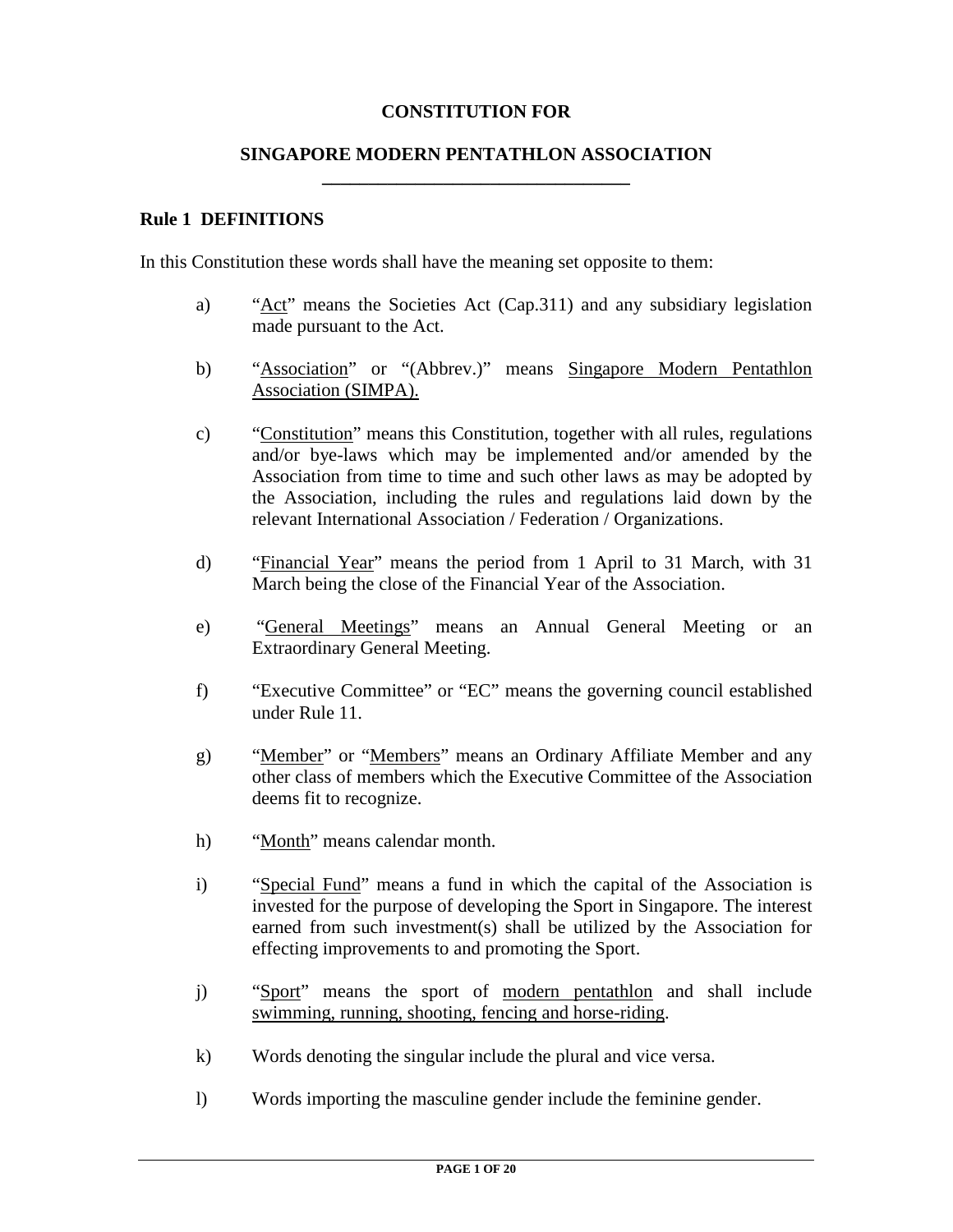- m) Unless the context otherwise requires, words or expressions contained in this Constitution shall bear the same meaning as in the Act.
- n) All headings and notes are inserted for convenience only and shall not affect the construction of the Constitution.
- o) This Constitution is to be read in conjunction and interpreted in accordance with the Interpretation Act (Cap.1), the Act and the provisions of the Code of Governance for Charities & Institutions of a Public Character ("**IPC**") (which terms are for the avoidance of doubt expressly incorporated into the Constitution).

## **Rule 2 TITLE**

The Association shall be called "Singapore Modern Pentathlon Association (SIMPA)".

## **Rule 3 MISSION AND OBJECTIVES**

The Mission and Main Objects of the Association are as follows:

- (a) The Mission of the Association is to further and improve the sport of modern pentathlon and promote the interest of pentathletes in Singapore.
- (b) The Association shall plan and promote the Sport of modern pentathlon in Singapore for both competitive and recreational purposes.
- (c) The Association shall co-ordinate the activities of and to facilitate cooperation among all the sports organizations in relation to the Sport in Singapore.
- (d) The Association shall co-ordinate, in consultation with the Singapore Sports Council, the sports activities relating to the Sport in Singapore.
- (e) The Association shall encourage and organize, in consultation with the Singapore Sports Council and the Singapore National Olympic Council, international and other competitions relating to the Sport.
- (f) The Association shall seek affiliation with the relevant international bodies governing the Sport and shall co-operate with them fully.
- (g) The Association shall set rules, uniform standards and take all necessary steps to regulate the Sport in Singapore.
- (h) The Association shall establish safety standards, discipline and standard operating procedures to enable the smooth and practical administration of the Sport in Singapore and enhance its enjoyment for all participants.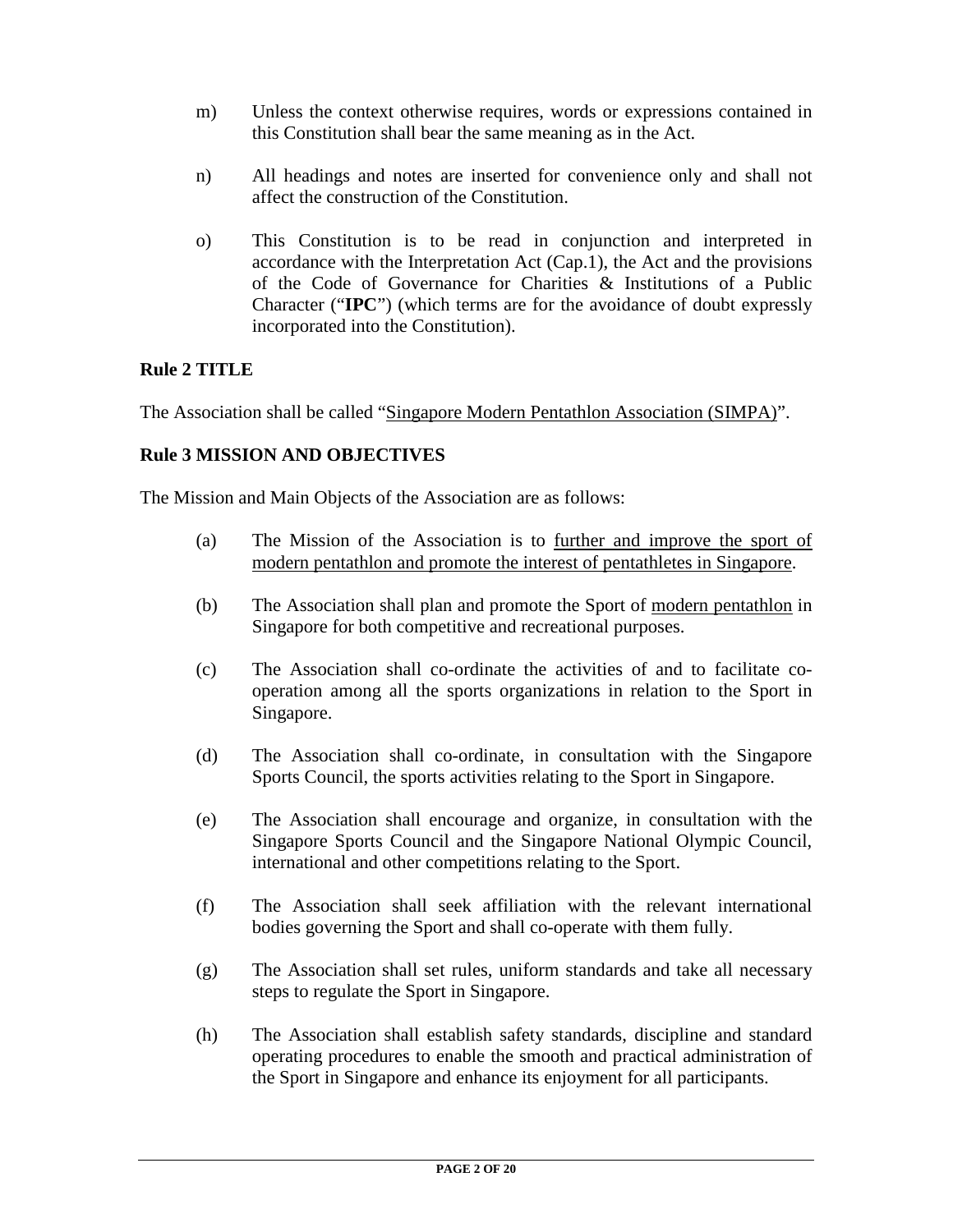- (i) The Association shall take steps to train and provide accreditation for coaches in the Sport.
- (j) The Association shall take steps to organize and conduct activities to raise the public awareness and education regarding the Sport.
- (k) The Association shall encourage the formation of clubs engaging in the Sport and to provide any guidance and assistance full participation and integration into the sporting community.
- (l) The Association may obtain funds by way of contributions, donations, subscriptions, legacies, grants or through any lawful means that may be required for furthering the objectives of the Association.
- (m) The Association may do all such acts and things within the laws of Singapore as are incidental or conducive to the attainment of the above stated mission and objects.
- 3.1 The place of business of the Association shall be at "518 Clementi Avenue 3 Clementi Sports Hall Singapore 129907", or such other place as may be decided by the Executive Committee and approved by the Registrar of Societies from time to time. The Association shall carry out its activities only in places and premises which have the prior written approval from the relevant authorities, where necessary.
- 3.2 The Postal Address of the Association shall be at the same as indicated in Rule 3.1.

## **Rule 4 MEMBERSHIP**

4.1 Membership by Affiliation

Membership shall be by way of affiliation only. Any pentathlon organization in Singapore, or any organization sharing the mission and objectives of the Association, may be admitted to membership of the Association upon making a written application for affiliation in accordance with these rules.

#### 4.2 Ordinary and Associate Affiliates

There shall be 2 categories of membership:

- (a) Ordinary Affiliate membership is open to societies/clubs registered with the Registry of Societies, sports associations under any school or educational institution registered with the Ministry of Education in Singapore, and any company or business registered with the Accounting and Corporate Regulatory Authority in Singapore;
- (b) Associate affiliate membership is open to other organizations or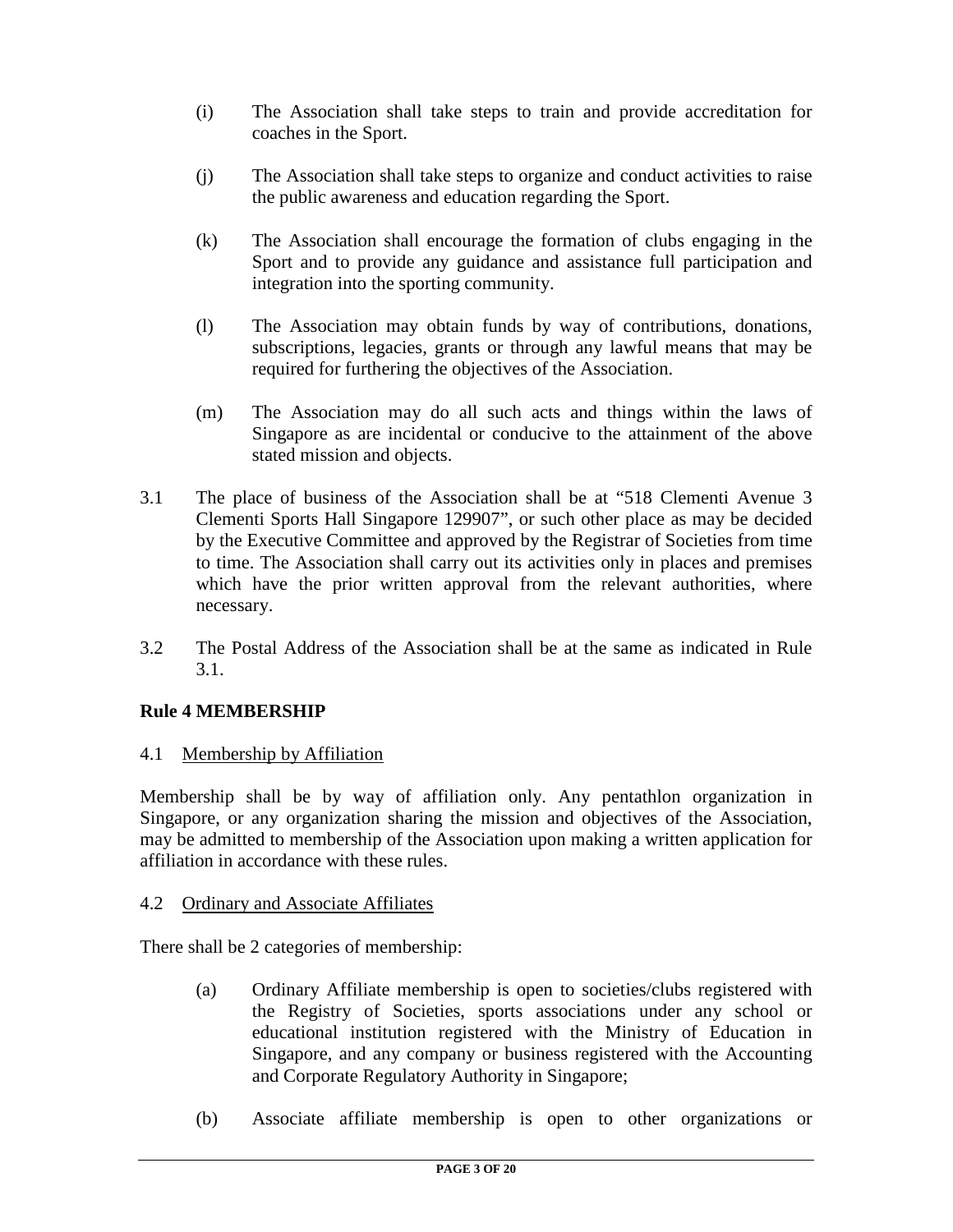individuals which do not qualify for Ordinary Affiliate membership.

#### 4.3 Application for Affiliation

- 4.3.1 An application for affiliation to the Association shall be made in writing and signed by the Secretary-General or other responsible official of the applicant body and forwarded to the Executive Committee of the Association together with a copy of its rules or articles, where applicable.
- 4.3.2 Application for affiliation shall be considered by the Executive Committee who may, at its discretion, accept or reject the same without assigning any reasons for its decisions.
- 4.3.3 Application for affiliation shall constitute an agreement by the applicant body and by every official, constituent official and affiliate or member thereof to be subject to and bound by this Constitution and any bye-laws made by the Association.
- 4.4 Duty of Affiliate

An Affiliate shall take all necessary and proper steps to obtain the consent and acquiescence of all its officials, constituent officials and affiliates or members to being bound by these rules and any bye-laws made hereunder.

- 4.5 Notice of Affiliation
- 4.5.1 Immediately upon election, written notice thereof shall be given to the applicant and it shall be furnished with a copy of these rules and any bye-laws made hereunder.
- 4.5.2 The applicant shall also be informed of the status of its affiliation i.e. whether it is an Ordinary Affiliate or an Associate Affiliate. An Affiliate shall pay its first annual subscription fee on a pro rated basis, calculated on a monthly basis from and including the month in which the written notice of affiliation is given, to the end of the then current financial year of the Association.
- 4.6 Effect of ceasing to be an Affiliate

Any Affiliate shall upon ceasing to be an Affiliate be forfeit of all rights privileges and claims upon the Association, its property and funds.

### **Rule 5 SUBSCRIPTION**

5.1 Rate of Subscription

An Ordinary Affiliate shall pay an annual subscription of S\$240.00 and an Associate Affiliate shall pay an annual subscription of S\$120.00.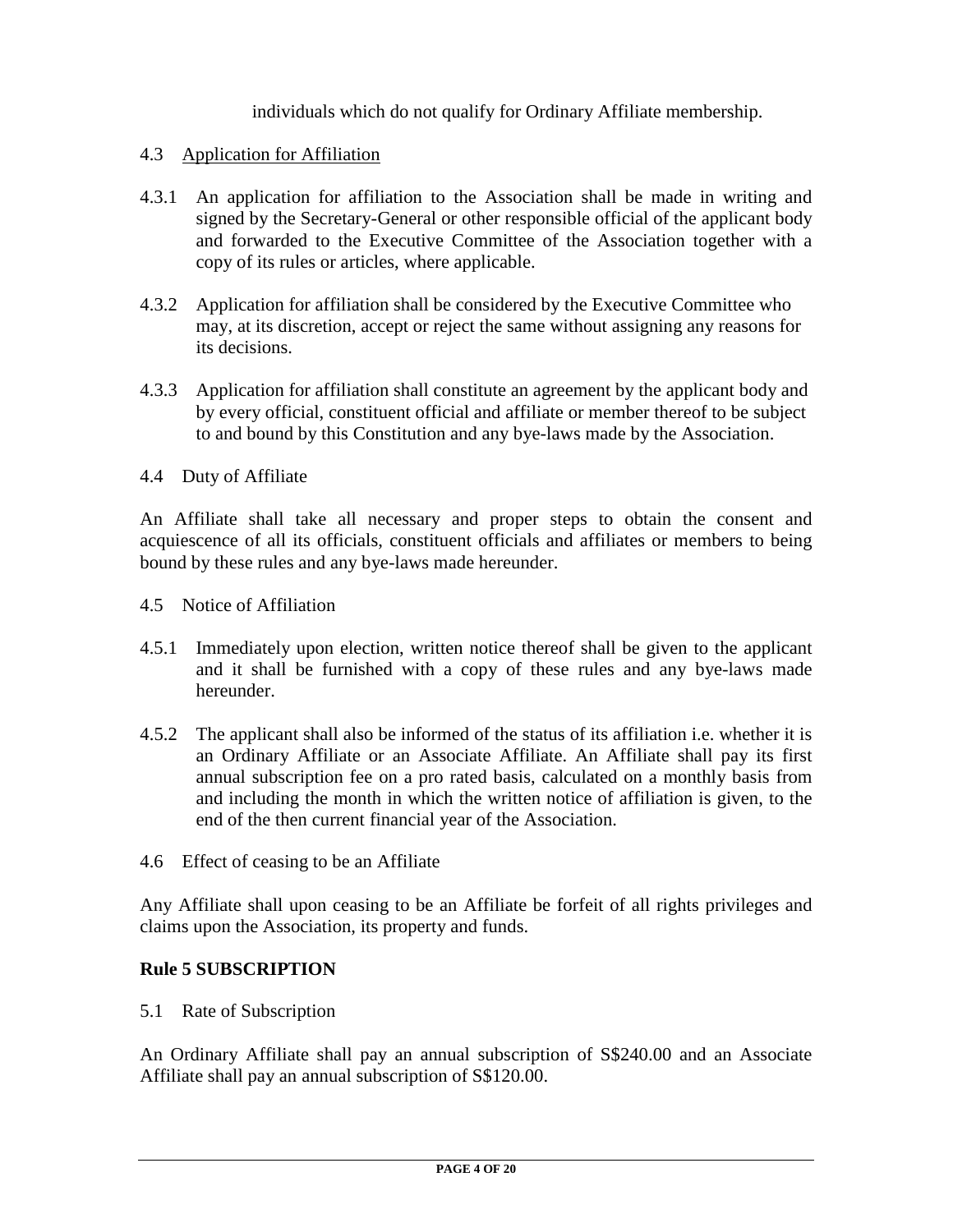### 5.2 Variation of rate of Subscription

The rate of annual subscription may only be varied by a General Meeting of the Association. Any special subscription for particular purposes may only be raised from Affiliates with the consent of a General Meeting of the Association.

#### 5.3 Payment of Subscription

Subscriptions are payable without demand and/or notice in advance within the first month of the financial year of the Association.

#### 5.4 Arrears of Subscription

If an Affiliate falls into arrears with its subscription or other dues, the Executive Committee shall be entitled to give written notice to the member to settle its subscription or other dues within 30 days from the date of such notice. If it fails to settle its arrears within the time limited, the Executive Committee may order that it be denied the privileges of membership until it settles its accounts and in addition, the Executive Committee shall be entitled to impose an administrative fee of S\$50. If it fails to settle its accounts within 6 months from the date of the aforementioned notice, the Executive Committee may order that it be struck off as a member of the Association.

5.5 Reinstatement after Striking Off

Any Affiliate who is struck off by virtue of Rule 5.4 above may only apply for reinstatement of its affiliation/membership after it has settled its past accounts in full and upon payment of a reinstatement fee of S\$300.00. No Affiliate who is struck off by virtue of Rule 5.4 may apply for new affiliation/membership in the Association.

### **Rule 6 OTHER CLASSES / LEVELS OF INVOLVEMENT**

6.1 The Association may in its discretion create such other class or level of involvement to encourage / recognize /acknowledge the special contributions of various individuals to the Association. However, all such classes or levels of involvement shall not confer on such individual any voting rights or rights to management within the Association.

#### **Rule7 REGISTER OF MEMBERS**

- 7.1 The Association shall maintain a register of members, which shall be kept at the registered office of the Association.
- 7.2 The register shall be open to the inspection of any member without charge and of any other person on payment of a nominal inspection fee of S\$1.00 for each inspection.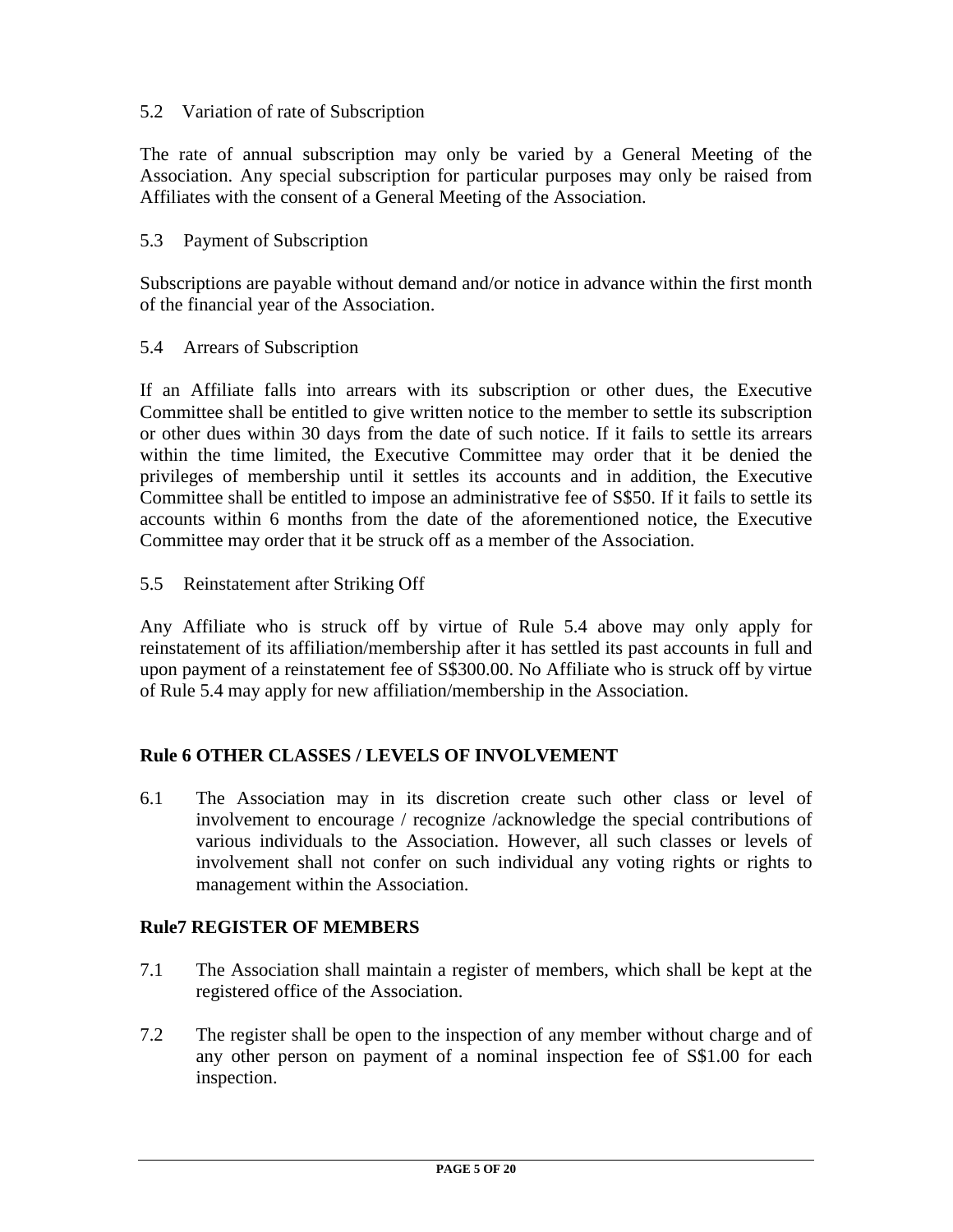7.3 Any member or other person may request the Association to furnish him with a copy of the register, or of any part thereof, but only so far as it relates to names and addresses, on payment in advance of \$1.00 for every page thereof required to be copied and the Association shall cause any copy so requested by any person to be sent to that person within a period of 21 days commencing on the day after which the request is received by the Association.

## **Rule 8 GENERAL MEETING**

- 8.1 An Annual General Meeting of the Association shall be held once every year. All other General Meetings of the Association shall be Extraordinary General Meetings.
- 8.2 The AGM shall transact the following business ("**the Mandatory Reports**"):
	- a) The consideration and approval of the audited accounts, balance sheets and the report of the President, Treasurer and the Auditors.
	- b) The consideration and approval of the Annual Report of the Association, which must cover the following aspects:
		- (i) Performance for the year (eg. Medals won in major games, other competitive achievements, number of participants, ranking);
		- (ii) Progress of elite and developmental programmes;
		- (iii) Financial reports;
		- (iv) Comments on adequacy of internal controls; and
		- (v) Disclosure of material information by EC.
		- c) Copies of all the Mandatory Reports must be given to the Singapore Sports Council expeditiously.
- 8.3 All other business transacted at an AGM or extraordinary general meeting that is not included in the categories stated above shall be deemed to be special.
- 8.4 The Honorary Secretary shall give not less than fourteen (14) days' written notice of intention to hold such Annual General Meeting specifying the business, place, day and hour of the meeting but the accidental omission to give such notice to any Member shall not invalidate any resolution passed at such meeting.
- 8.5 The Executive Committee may at any time and for any specific purpose call an Extraordinary General Meeting or shall do so forthwith upon the signed requisition of ten (10) persons entitled to vote at such meetings. The requisition shall set out particulars of the resolution(s) required to be considered at that Extraordinary General Meeting. No Extraordinary General Meeting shall be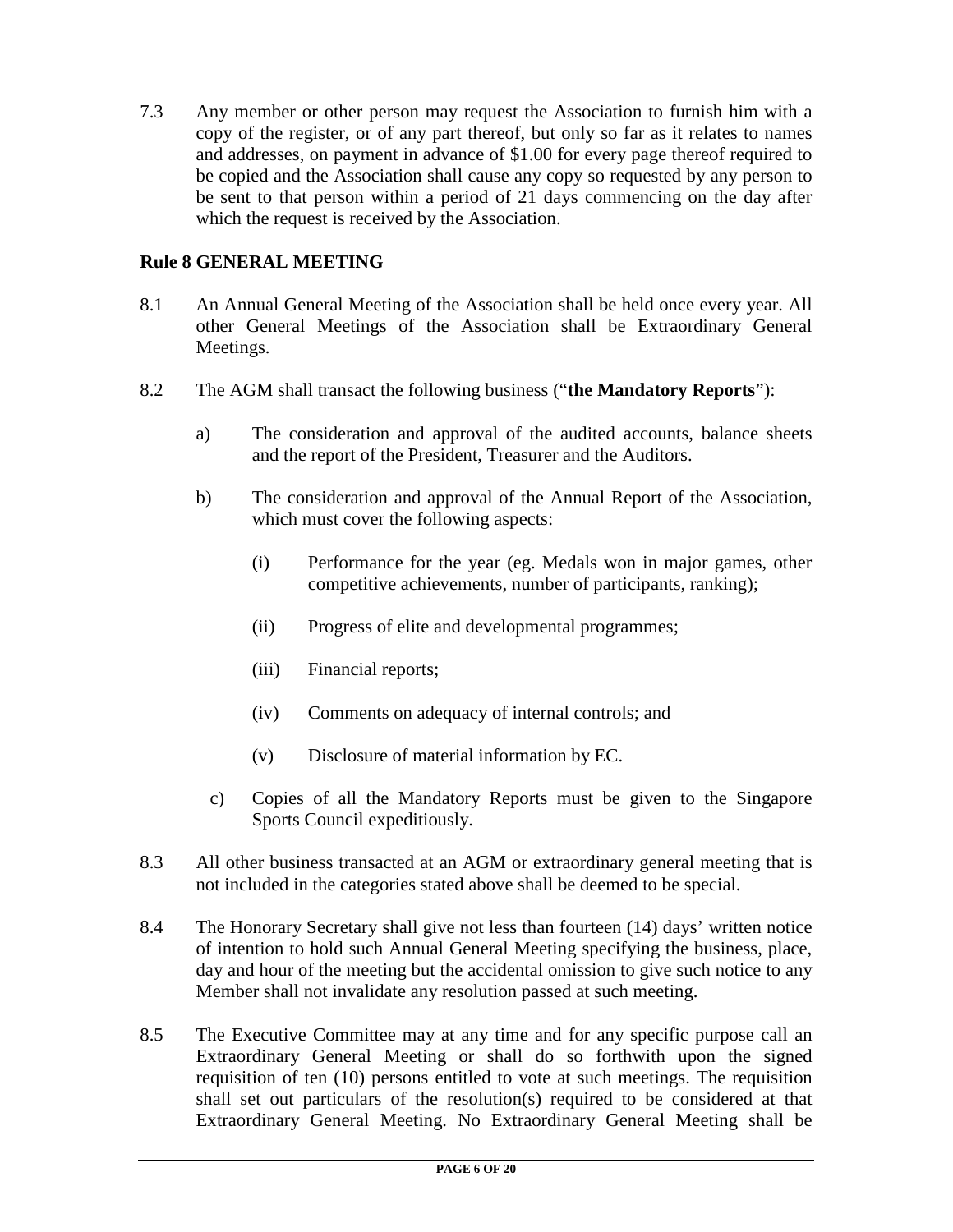convened for the same purpose within six (6) months following.

8.6 The Secretary shall give not less than fourteen (14) clear days' written notice of intention to hold an Extraordinary General Meeting specifying the nature of the business as well as the place, day and hour of the meeting but the accidental omission to give such notice to any Member shall not invalidate any resolution passed at such meeting.

### **Rule 9 RESOLUTIONS**

- 9.1 The Executive Committee may cause any resolution to be tabled at a General Meeting by including it in the agenda for that meeting.
- 9.2 An Ordinary Affiliate desirous of moving any resolution at an Annual General Meeting or Extraordinary General Meeting shall give notice thereof in writing together with all particulars including the signature of the seconder thereto to the Honorary Secretary not less than seven (7) clear days before the date fixed for the Annual or Extraordinary General Meeting after which the Honorary Secretary shall communicate the nature of such business to all the Ordinary Affiliates.
- 9.3 Resolutions involving amendments to the Constitution shall be dealt with in accordance with the provisions of this Constitution.

## **Rule 10 QUORUM**

- 10.1 No business shall be transacted at any General Meeting unless a quorum is present when this meeting proceeds to business. Save as herein otherwise provided, the quorum shall be at least one-third (1/3) of those entitled to vote or at least three (3) members whichever is greater.
- 10.2 If after half an hour from the time appointed for the holding of the Annual General Meeting, a quorum is not present, the Ordinary Affiliates present shall be deemed to be the quorum and may transact the business for which the meeting was called except amendments to the Constitution for which the stipulated quorum must be present.
- 10.3 A requisitioned Extraordinary General Meeting that fails to obtain a quorum shall stand cancelled.
- 10.4 The President of the Association, if present, shall preside as the Chairman at all General Meetings but if at any meeting, he shall not be present within half an hour of the time appointed for such meeting, a Vice President shall chair, failing which the Members present and who are entitled to vote, shall elect a voting Member of the Association present to preside.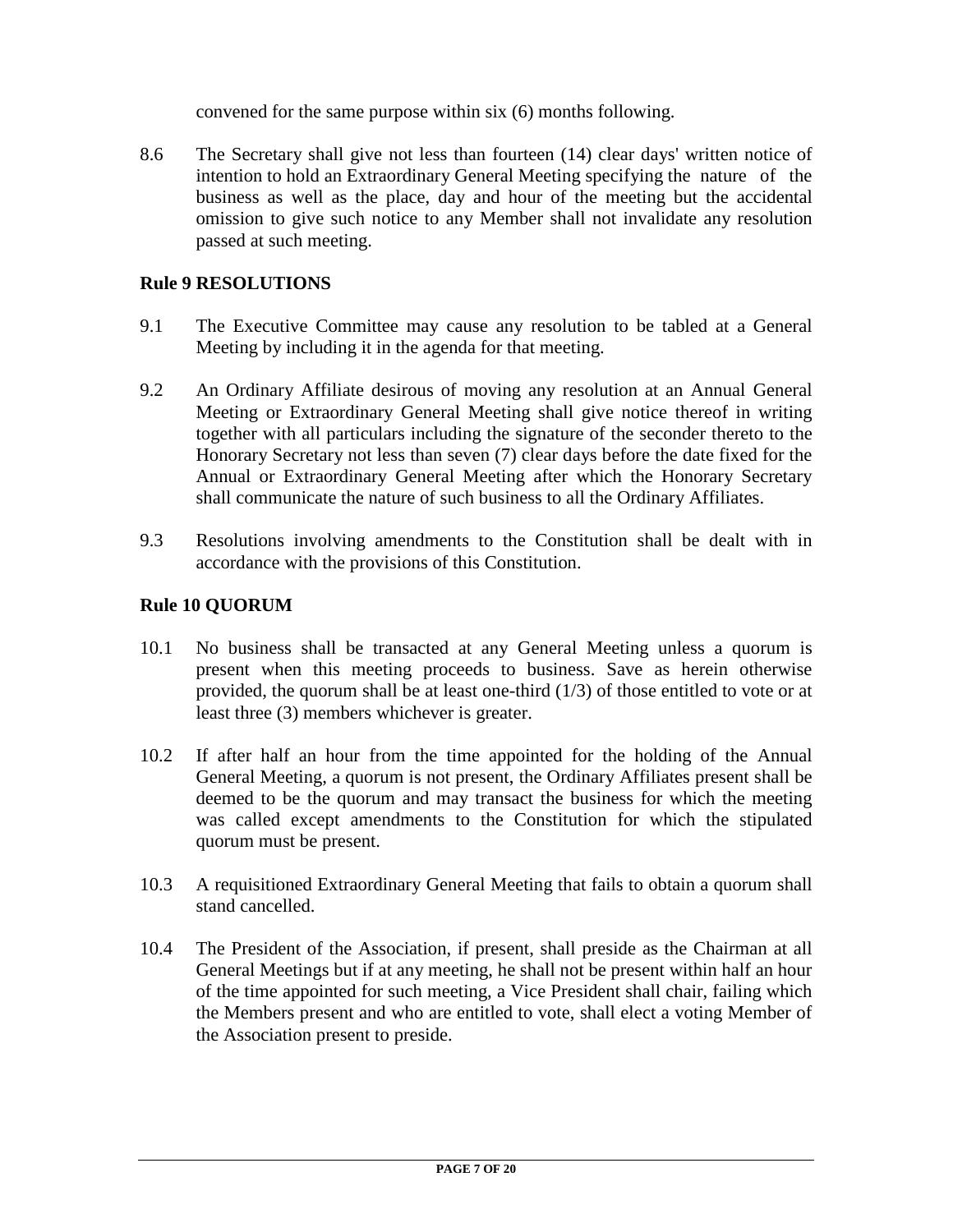## **Rule 11 VOTING AT GENERAL MEETING**

- 11.1 Persons entitled to attend and vote at General Meetings of the Association shall be:
	- (a) Members of the Executive Committee ("Officials");
	- (b) 1 delegate nominated by each Ordinary Affiliate;

All persons entitled to attend and vote at General Meetings of the Association must be persons 21 years of age and above on the date of that General Meeting.

- 11.2 Any Ordinary Affiliate or Associate Affiliate that has amongst its members persons who are less than 21 years of age ("Junior Members") may in addition to the delegate(s) that it is entitled to nominate, nominate from amongst its Junior Members 1 person to attend a General Meeting of the Association as an observer but such a person shall not be entitled to vote at the said General Meeting.
- 11.3 Every question put to the General Meeting shall be decided by a majority of votes by way of secret ballot. In the event of an equal division of votes, the Chairman of the meeting shall have the casting vote.
- 11.4 Election for the Executive Committee's positions of office shall be by secret ballot. In the event that two (2) or more persons standing for the same office receive an equal division of votes, a revote shall be taken and in the event of a deadlock still, the Chairman of the Meeting shall have the casting vote. The election process shall be governed by the bye-laws as promulgated in this respect.
- 11.5 The Executive Committee shall, within six (6) weeks prior to an Annual General Meeting, evaluate the performance and contribution of an Associate Affiliate Member, with reference to the Key Performance Indicators provided for in the bye-laws, such as may be amended or varied by the Association from time to time.
- 11.6 Only authorized representatives from an Affiliated Member whose names shall have been submitted to the Honorary Secretary in writing at least seven (7) days prior to the General Meeting shall be entitled to attend and vote at General Meetings, except that an Ordinary Affiliate that has not paid its subscription fees will be deemed to have forfeited his right to vote.
- 11.7 For the avoidance of any doubt, except for the right to a casting vote given to the Chairman of the meeting, each person entitled to vote shall have only one vote even though he may attend in more than one capacity.

### 11.8 Delegates

11.8.1 Each Affiliate entitled by these Rules to appoint a delegate or delegates shall in writing nominate a person or persons to be such delegate or delegates. Such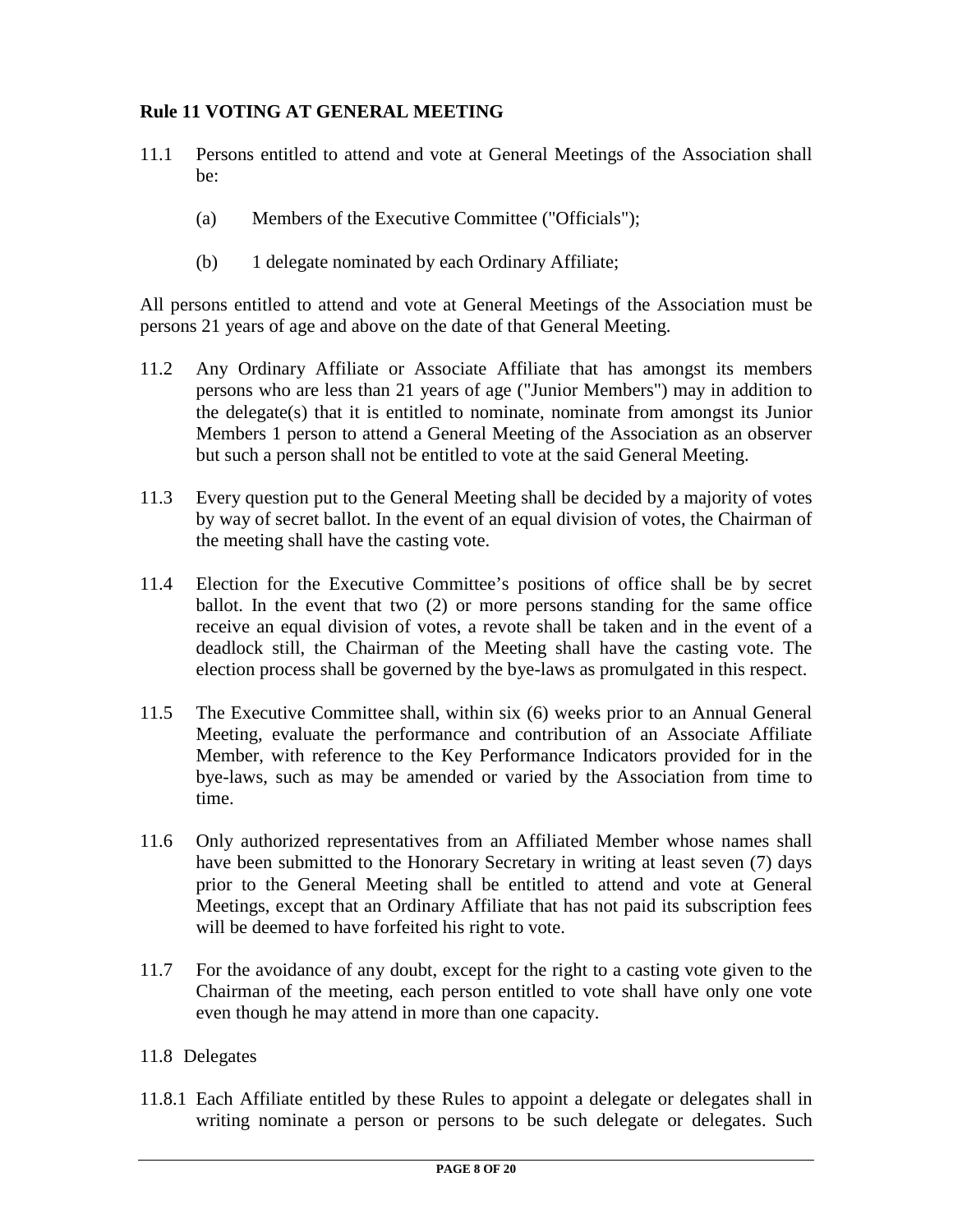delegate must be a member of the Affiliate nominating him. Notification of such nomination may be handed to the Secretary-General at anytime, but must be before the meeting which such delegate desires to attend is due to commence.

- 11.8.2 Any delegate so nominated shall continue to be the delegate of such Affiliate until such time that the Affiliate lodges a notice in writing to the Secretary-General to inform that he is no longer a delegate and nominate a new delegate.
- 11.8.3 Any delegate may in writing addressed to the Chairman of a General Meeting appoint a substitute for that General Meeting and its adjourned meeting (if any).
- 11.8.4 The vote of any delegate or substitute who has not been nominated or appointed as aforesaid shall not be valid.

### **Rule 12 EXECUTIVE COMMITTEE ("EC")**

- 12.1 The nomination of an individual to any position on the EC shall be made in writing, specifying the name, NRIC / Passport number, address, be signed by the person submitting the nomination and countersigned by a seconder. Such nomination in writing shall be submitted to the registered office of the Association no later than seven (7) working days before the date of the proposed meeting at which elections are proposed to be conducted. If no nomination for any particular position is received within the deadline, there shall be no election for that particular position on the appointed date and the election for that particular position shall be carried over to another date to be fixed.
- 12.2 The EC shall fairly represent the views and interests of its members and shall comprise not less than 50% individuals who are Singapore Citizens or Permanent Residents to fill the following positions:
	- (a) President;
	- (b) Vice-President;
	- (c) Secretary;
	- (d) Treasurer;
	- (e) One head for each of the Audit Committee, Programmes and Services Committee and the Funding Committee;
	- (f) At least five (5) committee members (being one representative each based on the minimum number of Ordinary Affiliates) up to a maximum of ten.
- 12.3 The EC may in their discretion, co-opt other members or individuals to attend and participate at meetings of the EC.
- 12.4 The EC may in their discretion, set up other committees as they deem necessary to ensure good governance and effective administration, as well as co-opt other members or individuals to attend and participate at meetings of the EC.
- 12.5 To ensure leadership renewal and regeneration, the tenure of the EC shall be as follows: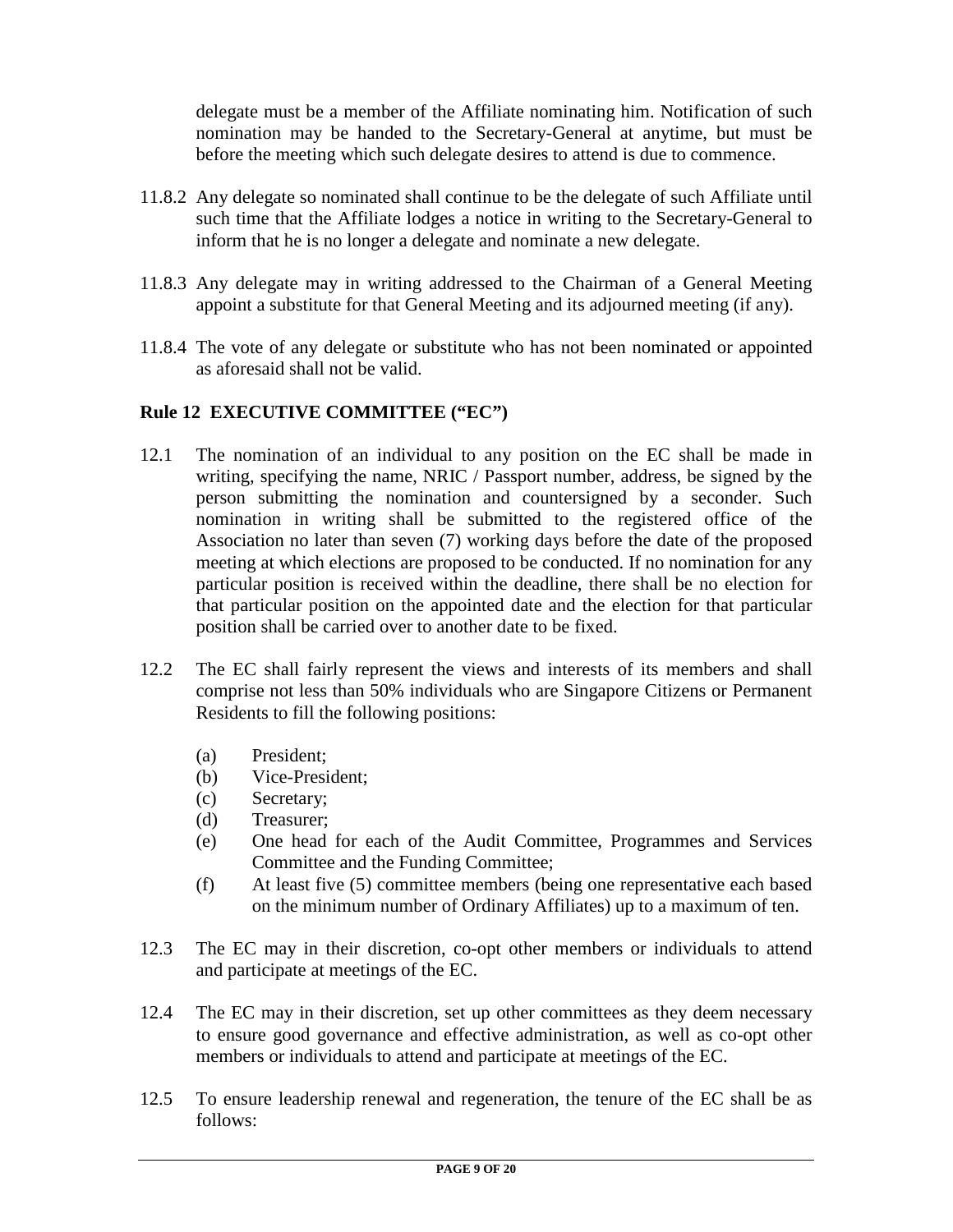- (a) The Treasurer is only allowed to serve for a maximum of two (2) consecutive terms. Further re-appointment to the position of Treasurer can be considered after a lapse of at least one (1) year.
- (b) The President shall serve a maximum of four (4) consecutive terms.
- (c) Induction of new EC members shall be at a suitable pace for self-renewal and succession.
- 12.6 Any person who does not meet the criteria set out below shall be ineligible to be nominated to the EC. The qualities required of an EC Member are:
	- (a) As a minimum, the EC Member must be of sound mind, and must not be an undischarged bankrupt (whether adjudged by a Singapore Court or a foreign court having jurisdiction in bankruptcy) or possess a criminal record for crimes involving criminal breach of trust, fraud, theft or similar offences which call into question the character and integrity of the individual.
	- (b) The EC Member should possess the core competencies necessary to contribute to effective governance of the Association.
	- (c) Preferably, the EC Member should not be an immediate family member related by blood or marriage to any other EC member. (In any event, not more than half of the EC shall be family members related by blood or marriage.)
	- (d) The EC Member should not hold any paid executive position in the Association or in the member organization during his tenure on the EC.
	- (e) The EC Member has the duty to declare any business, commercial and / or personal interests that may directly relate to the Sport or management of the Association at the earliest possible opportunity to the EC upon his appointment and subsequently as and when they arise.
- 12.7 A Committee Member may be disqualified and removed from the Executive Committee if he has conducted himself in any one of the following ways:-
	- (i) absented himself more than 60% of all EC Meetings during the tenure without providing a valid reason to the Executive Committee;
	- (ii) inadequately discharged his duties as a Committee Member;
	- (iii) acted injuriously against the character and/or interests of the Association; or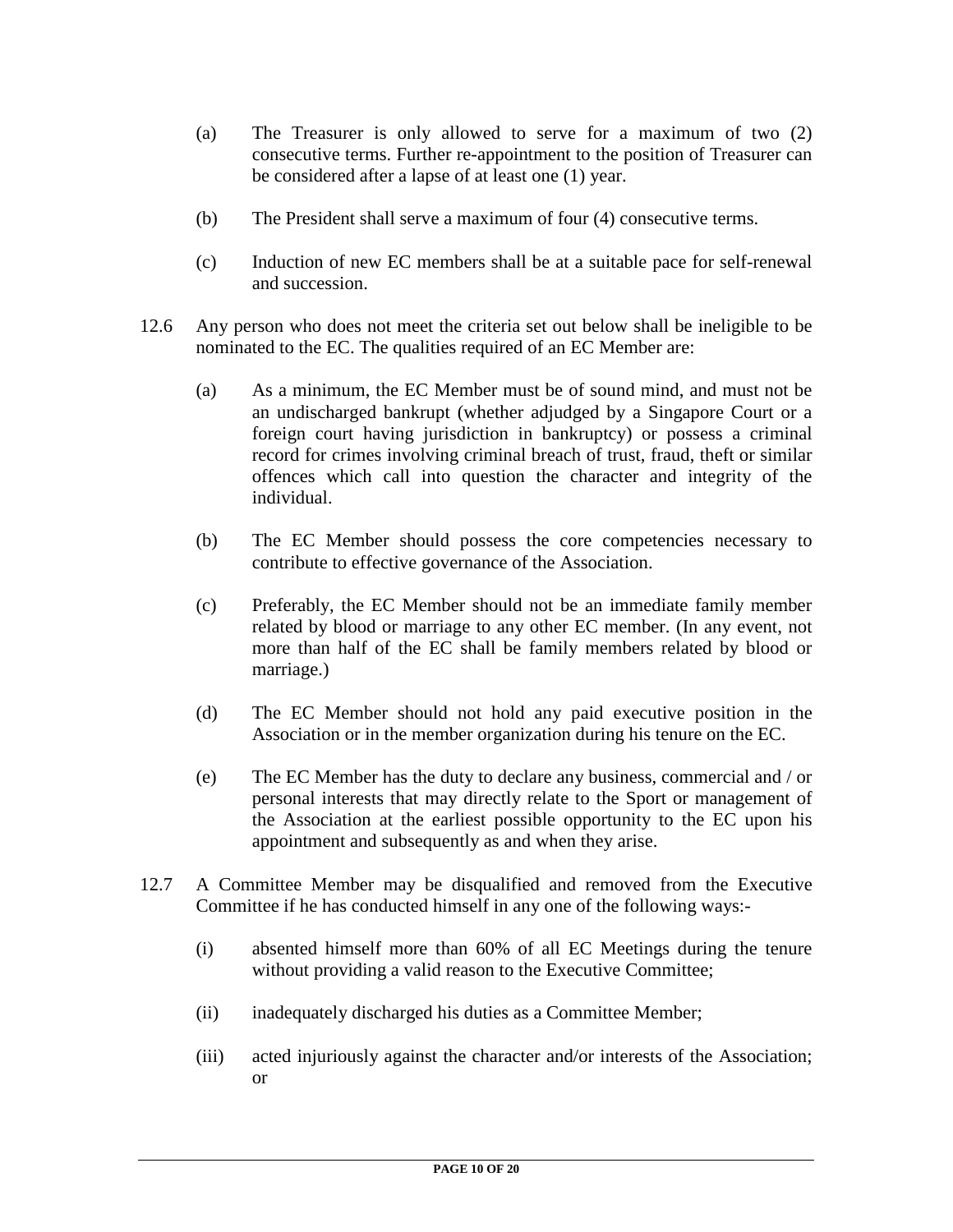- (iv) behaved in a fashion that the Executive Committee considers to be incompatible with the interests and/or image of the Association.
- 12.8 Upon disqualification as a Committee Member, the Ordinary Affiliate whom he represents, shall cease to be eligible to be represented on the Executive Committee.
- 12.9 A position in the EC shall become vacant when the EC Member resigns from or becomes disqualified from so acting.
- 12.10 If a Committee Member resigns or is removed during his tenure of office or is disqualified from holding office, the EC by unanimous consent, may co-opt a replacement to serve until the next election, failing which, the appointment of a replacement shall be elected by an Extraordinary General Meeting.
- 12.11 The EC may appoint such Standing Committees and Sub-Committees as they deem necessary to oversee the specific aspects of the Association's activities.
- 12.12 The Chairman of any Standing or Sub-Committee shall at all times, be a member of the Executive Committee. A Committee Member shall not normally serve in more than four (4) Standing or Sub-Committees except as approved by the Executive Committee.
- 12.13 Only an authorized representative of an Affiliated Member may be nominated for election to the Executive Committee.
- 12.14 Each elected member of the EC shall have one (1) vote at EC Meetings except that the President shall have the casting vote where there is an equal division of votes cast.
- 12.15 An absent EC Member may write or call in to vote on matters to be resolved at a Committee Meeting or in the alternative, a EC Member may choose to vote by proxy provided that formal authorization for attending a EC Meeting is given in advance.
- 12.16 EC Members shall not hold salaried positions within the Association. The EC Members shall serve on the EC without remuneration. They may, only after due approval has been obtained at an EC meeting, be allowed to receive reimbursement for out of pocket expenses directly related to the service.
- 12.17 Any change in the Executive Committee shall be notified to the Registrar of Societies and the Commissioner of Charities within two weeks of the change.

#### **Rule 13 EXECUTIVE COMMITTEE MEETINGS**

13.1 Each elected EC Member shall be entitled to one vote. Co-opted EC Members will not be entitled to vote on any matter. All matters shall be put to a vote by show of hands and shall be decided by a simple majority. In the event of an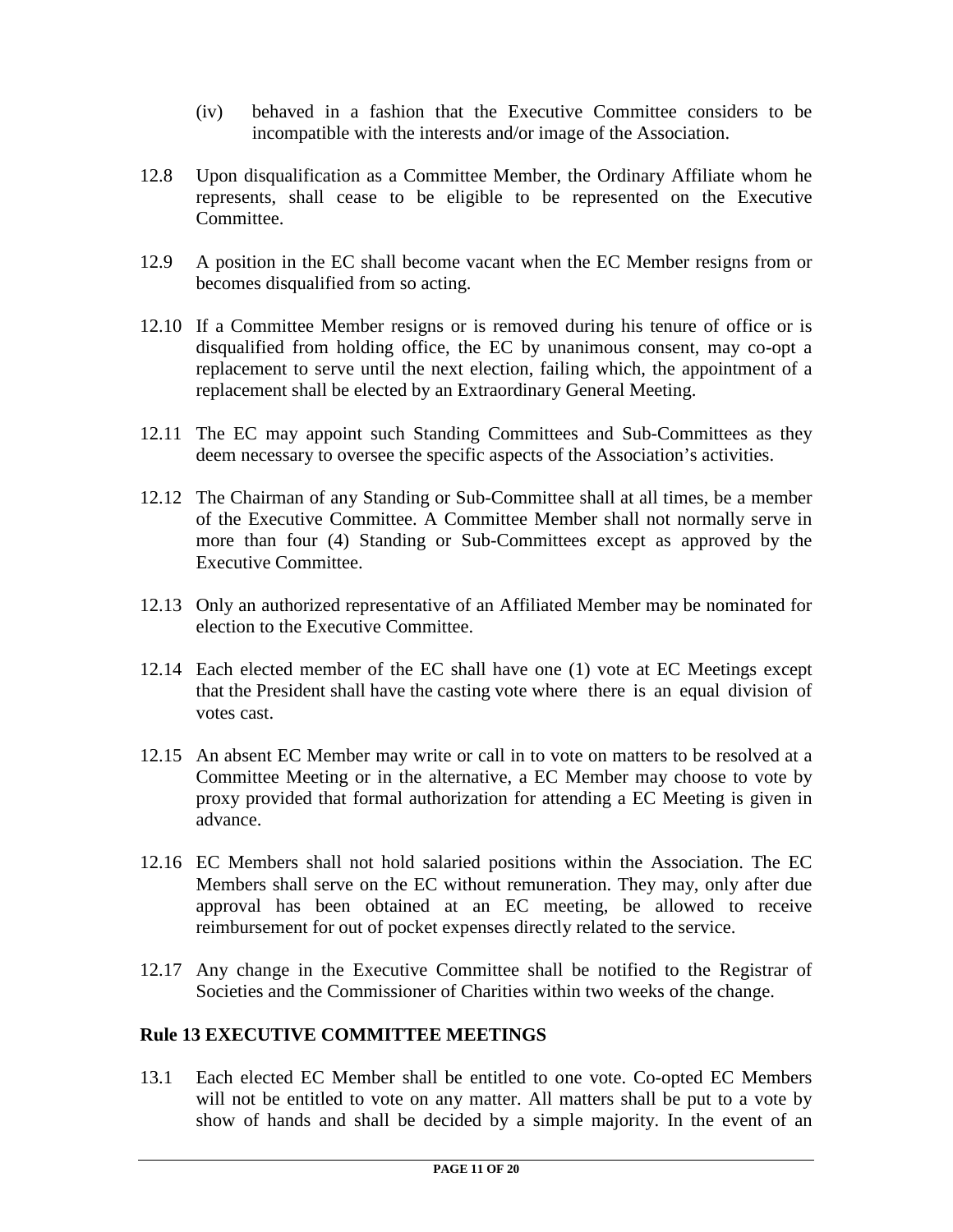equality of votes, the President shall have the second or casting vote.

- 13.2 At least seven (7) clear days' notice of intention to hold an EC Meeting shall be given provided that the President may direct that an emergency meeting be called at shorter notice.
- 13.3 The EC shall meet at least once every four (4) months to transact any business that may arise and each EC Member shall make every effort to attend all board meetings with a minimum attendance rate of not less than 60% during their tenure and shall not be absent without submitting valid reason(s) in writing.
- 13.4 The quorum necessary for the transaction of any business by the EC shall be at least one-third of the all the EC Members who are vested with voting rights or three EC Members (whichever is the greater number). The President shall preside over every meeting of the EC and if the President is unable to attend on the day of any meeting, the meeting shall be adjourned to the next available day. If the President is unable to attend for a prolonged period of time, the Vice-President shall preside over the meeting at the next available day.
- 13.5 The President, Honorary Secretary and Honorary Treasurer shall be ex-officio members of all Standing and Sub-Committees.
- 13.6 The Honorary Secretary shall cause to be kept, full and proper minutes of meetings and proceedings of all EC Meetings, particularly of information relating to decisions, approvals and other material information.

### **Rule 14 DUTIES AND POWERS OF THE EXECUTIVE COMMITTEE**

- 14.1 The EC shall ensure that the defined roles and functions, including the Key Performance Indicators, of each EC Member are clearly set out in a written statement, a copy of which shall be submitted to the Singapore Sports Council.
- 14.2 The EC shall ensure compliance by the Association of all prevailing applicable laws, rules and regulations.
- 14.3 A EC Member shall declare any business, commercial or personal interest that he may have on any issue or matter before the EC and he shall abstain from participating in any discussion or voting on that issue or matter.
- 14.4 The duties of the EC shall include the following:
	- (a) To set out and publicize clear written policies for membership applications and to establish an appeals process for memberships that are rejected;
	- (b) To set out and publicize clear written policies for the election of EC Members;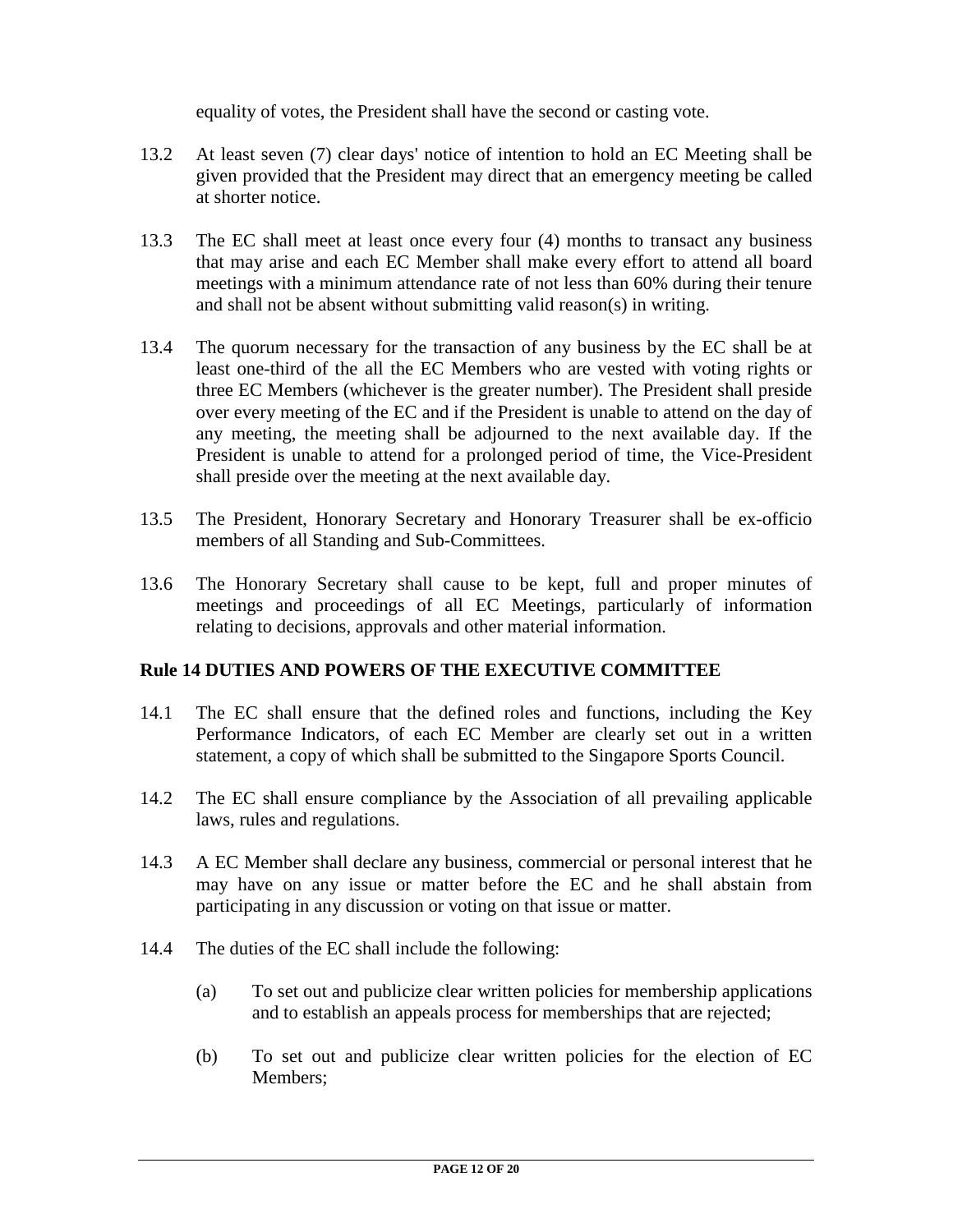- (c) To set out and publicize clear written policies defining the roles, responsibilities and key performance indicators for EC Members;
- (d) To set out and publicize clear written policies defining the roles, responsibilities and key performance indicators for all executive and staff functions (both paid and on volunteer basis) within the Association;
- (e) To establish fair and transparent human resource policies;
- (f) To develop and approve a strategic plan to ensure that the Association operations and programmes are directed to achieve the stated mission and objects;
- (g) To ensure adequate resources for the operations and programmes and that these are effectively and efficiently managed;
- (h) To set up a transparent sportsman selections procedure for the Sport in Singapore which shall be submitted to the Singapore Sports Council for approval before it is implemented. The sportsman selections procedure shall include an independent appeals process;
- (i) To set out, document and ensure the proper administration of internal financial controls for the Association including but not limited to procurement procedures and controls, quotations / tender process, receipting and payment procedures, and maintenance of an asset register for the Association;
- (j) To set out and publicize clear written policies relating to the proper management of conflict of interest including but not limited to the situations of Contracts with Vendors, vested interest in Joint Ventures or in other organizations that have dealings with the Association, Recruitment of staff which have close relations, issues of remuneration / corrupt practices / giving and receiving of corporate gifts, and situations where the Association may be simultaneously operating as a sports club for the Sport;
- (k) To ensure that key Association information such as up to date information on its programmes, activities and finances are accurate and easily accessible to the public and to regulators;
- (l) To ensure that the Association has in place an evaluation system to measure the effectiveness and efficiency of the Association programmes and their outcomes in line with the stated mission and objects;
- (m) To establish special committees involving as many stakeholders of the Sport in Singapore to oversee development in key areas;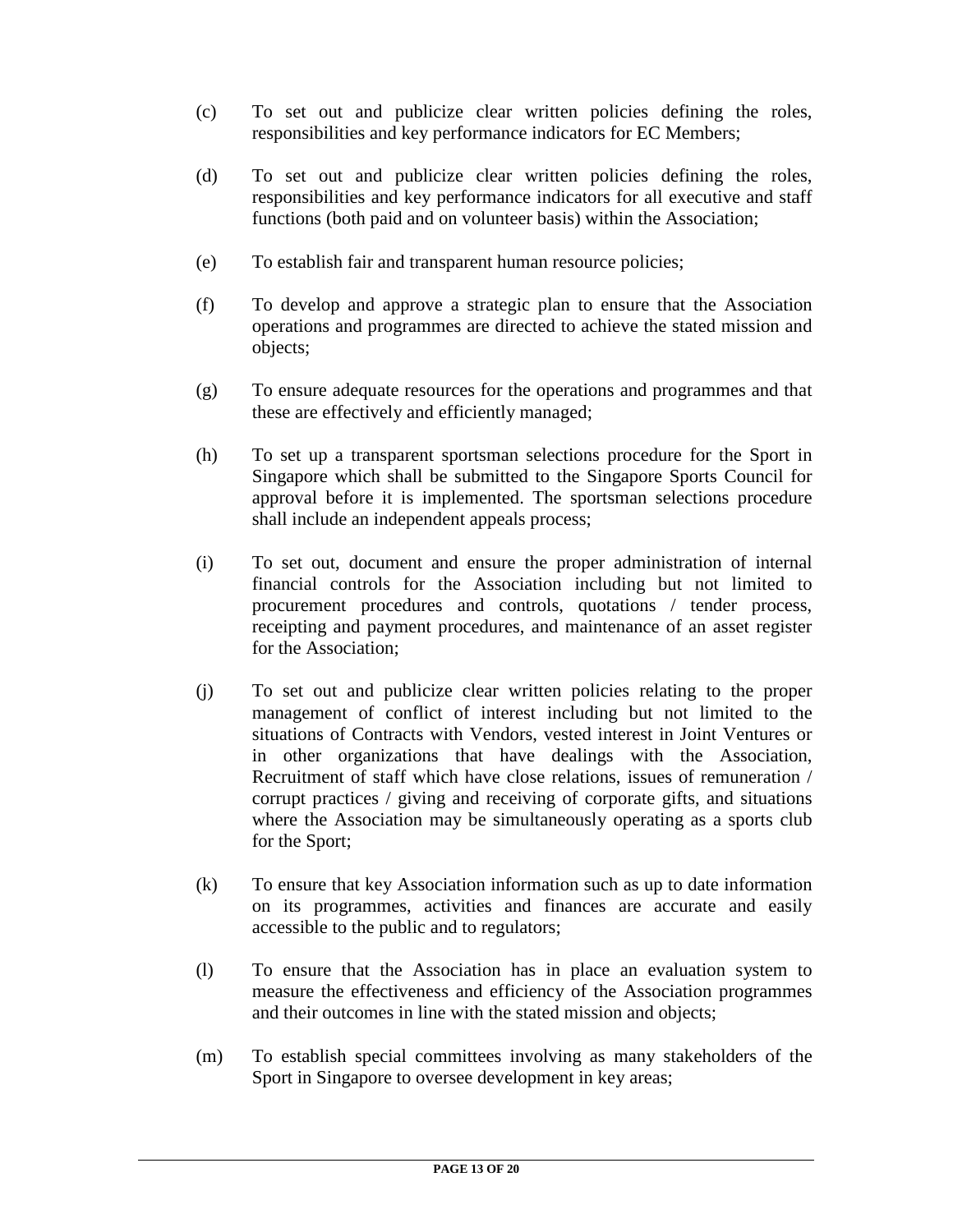- (n) To co-opt such individuals with international status, recognition or experience, into the Executive Committee with no voting rights;
- (o) To appoint or approve referees, judges, time-keepers, and other officials; and
- (p) To accept affiliation with any international bodies.
- 14.5 The powers of the EC shall include:
	- (i) to take disciplinary action on the recommendation of the Disciplinary Standing Committee;
	- (ii) to suspend for a stated period or expel anyone infringing the Association's Rules of Eligibility and Ethics applicable to him at such time or who is guilty of misbehavior or unfair practices;
	- (iii) to fine, suspend or expel from the Association, an Ordinary Affiliate that is found, whether on its own, through an authorized representative or through any other Member, to have acted in the following manner:
		- (a) infringed the Constitution, the Association's rules, regulations byelaws or rules for competitions that it may implement from time to time;
		- (b) failed or neglected to suppress open betting at any meeting under its control; and/or
		- (c) misbehaved or dealt in unfair practices of any kind.
	- (iv) to suspend or expel from the Association, an Ordinary Affiliate or Associate Member whom the Executive Committee considers to have been constantly inactive in the activities of the Association and "Inactive" is defined as "non-activities, either in its participation (of sportsmen) in Association organized meets, the promotion or organization of the Sport activities;
	- (v) to set up an Appeals Panel to hear appeals, the decision of which shall be final and binding;
	- (vi) to call upon any Ordinary Affiliate, against whom a definite charge has been lodged to produce its books and any other documents for inspection, failure of which shall be regarded as misbehavior;
	- (vii) to enforce and deal with any infringement of laws, rules and/or regulations relating to the Sport;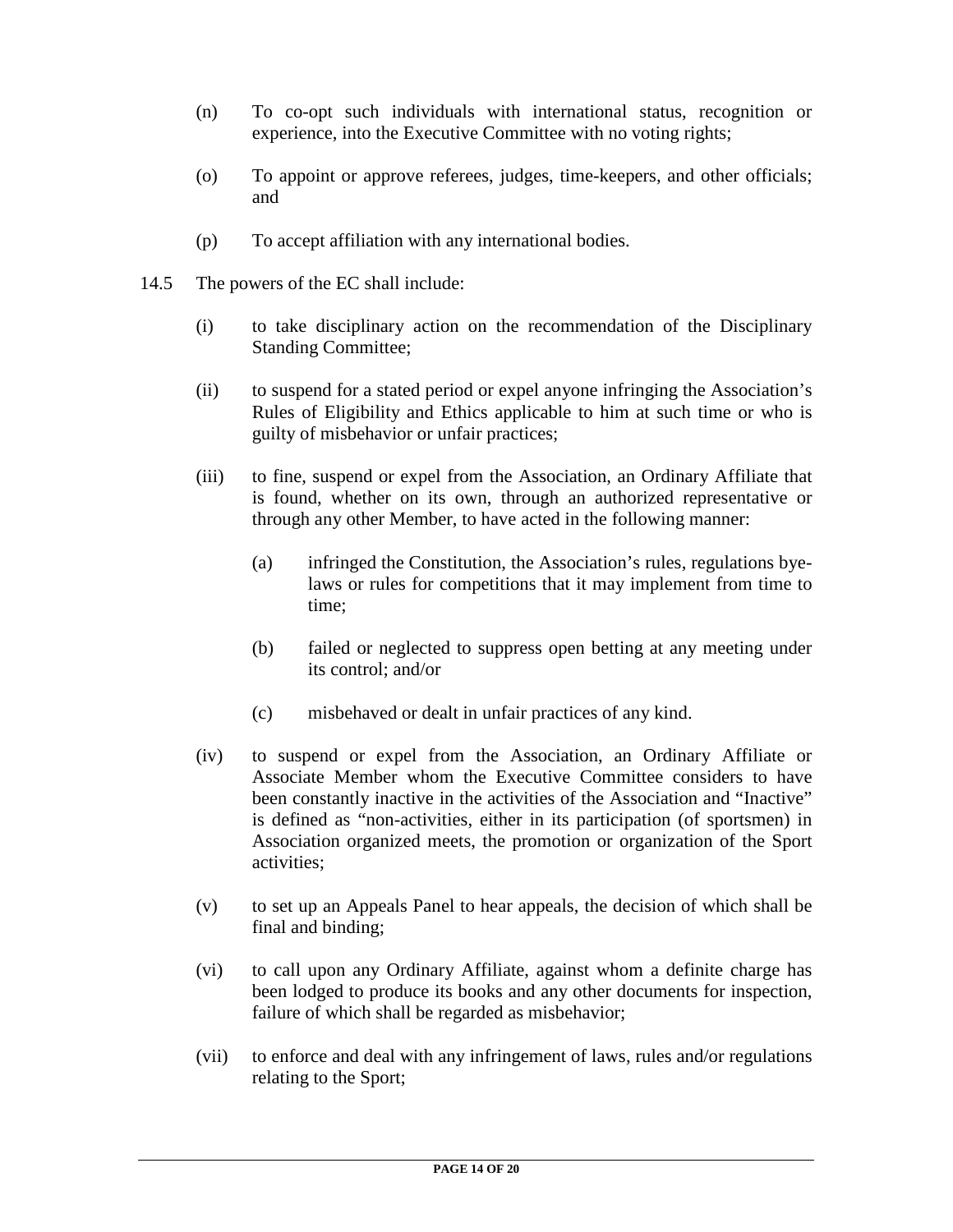- (viii) to consider and decide on appeals for reinstatement under its laws, rules and bye-laws, any sportsman who has rendered himself ineligible to compete under those laws, rules and bye-laws; and
- (ix) to enforce the applicable laws, rules and regulations on doping as set out in international regulations.

### **Rule 15 ATHLETE SELECTION SUB-COMMITTEE AND ATHLETE SELECTION APPEALS STANDING COMMITTEE**

- 15.1 The Athlete Selection Sub-Committee shall be part of the Training and Selection Committee which is chaired by the Vice-President (Training & Selection) and shall comprise voluntary and/or salaried officials of the Association who are proficient and competent to make decisions relating to sportsman selection.
- 15.2 The duties of the Athlete Selection Sub-Committee shall be as follows:
	- (a) to receive recommendations from the Coaching Department of the Association, sportsmen for selection for the various regional and world wide competitions, local and overseas training stints and the four (4) Major Games, namely Olympic, Commonwealth, Asian and South-East Asian Games.
	- (b) to endorse the selection criteria as formulated by the Coaching Department of the Association for the training stints and competitions.
	- (c) to recommend the list of sportsmen and coaches for the said stints and competitions, to the Executive Committee for final endorsement.
- 15.3 Any dispute on athlete selection matters may be submitted to the Athlete Selection Appeals Standing Committee which shall comprise members of the Training and Selection Committee and other individuals whom the EC considers are appropriate and relevant persons who are competent on sportsman selection matters, provided that members of the Athlete Selection Sub-Committee shall not be concurrent members of the Athlete Selection Appeals Standing Committee.
- 15.4 Such disputes and appeals must be submitted within seven (7) clear days from the date of announcement of the Selection, to the Honorary Secretary, and the Athlete Selection Appeals Standing Committee shall convene its first hearing within seven (7) clear days from receipt of notice of such appeals.

## **Rule 16 ALTERNATIVE DISPUTE RESOLUTION**

16.1 The Association shall adopt the framework for Alternative Dispute Resolution for Sports in Singapore in all matters undertaken by the Association and shall ensure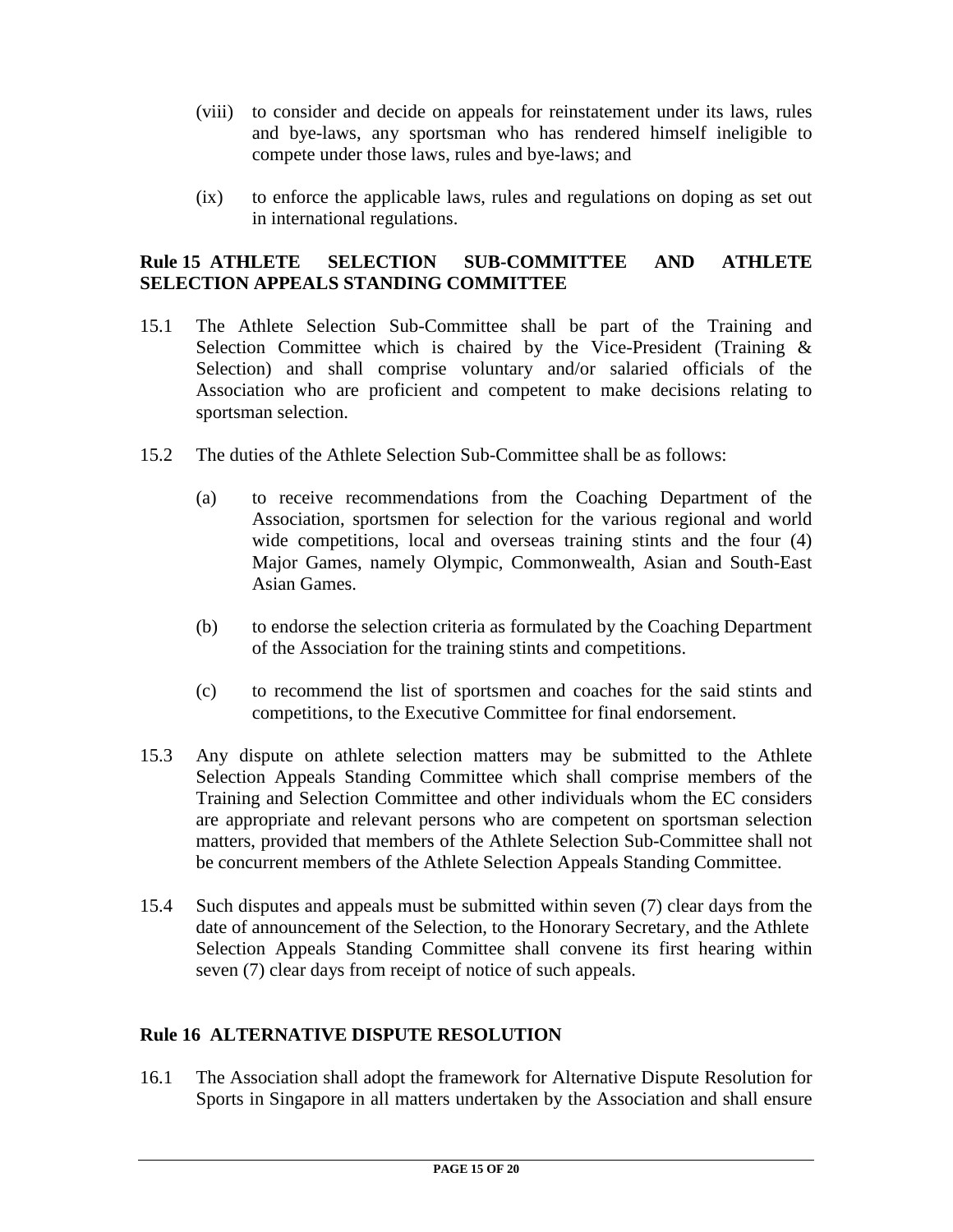that the model clauses (or suitable modification thereof) are incorporated into all transactional documents as follow:

"MODEL CLAUSE:

- (a) All disputes, controversies or any differences shall first be referred to mediation. The appointed mediation body shall be the Singapore Mediation Centre.
- (b) In the event that mediation is not successful, the disputes, controversies or differences shall be referred to be finally resolved by arbitration. The appointed arbitral body shall be the Singapore International Arbitration Centre. Parties shall be bound to follow the prevailing rules of the arbitral body regarding the appointment of arbitrator and the conduct of the proceedings."
- (c) Disputes with the Union International de Pentathlon Moderne (UIPM) shall be finally settled by the UIPM Court of Arbitration

### **Rule 17 INCORPORATION OF THE CONSTITUTION & RULES OF THE INTERNATIONAL FEDERATIONS**

17.1 The Association formally adopts the rules, regulations, procedures and/or guidelines as are set out under the Constitution and Rules of the International Federation.

### **Rule 18 ACCOUNTS**

- 18.1 The EC shall cause proper books of account to be kept with respect to:
	- (a) All sums of money received and expended by the Association and the matters in respect of which the receipt and expenditure takes place;
	- (b) The assets and liabilities of the Association;
	- (c) All fund raising activities and movement of funds.
- 18.2 Proper books shall not be deemed to be kept if they do not or are unable to give a true and fair view of the state of the Association's affairs and to explain its transactions.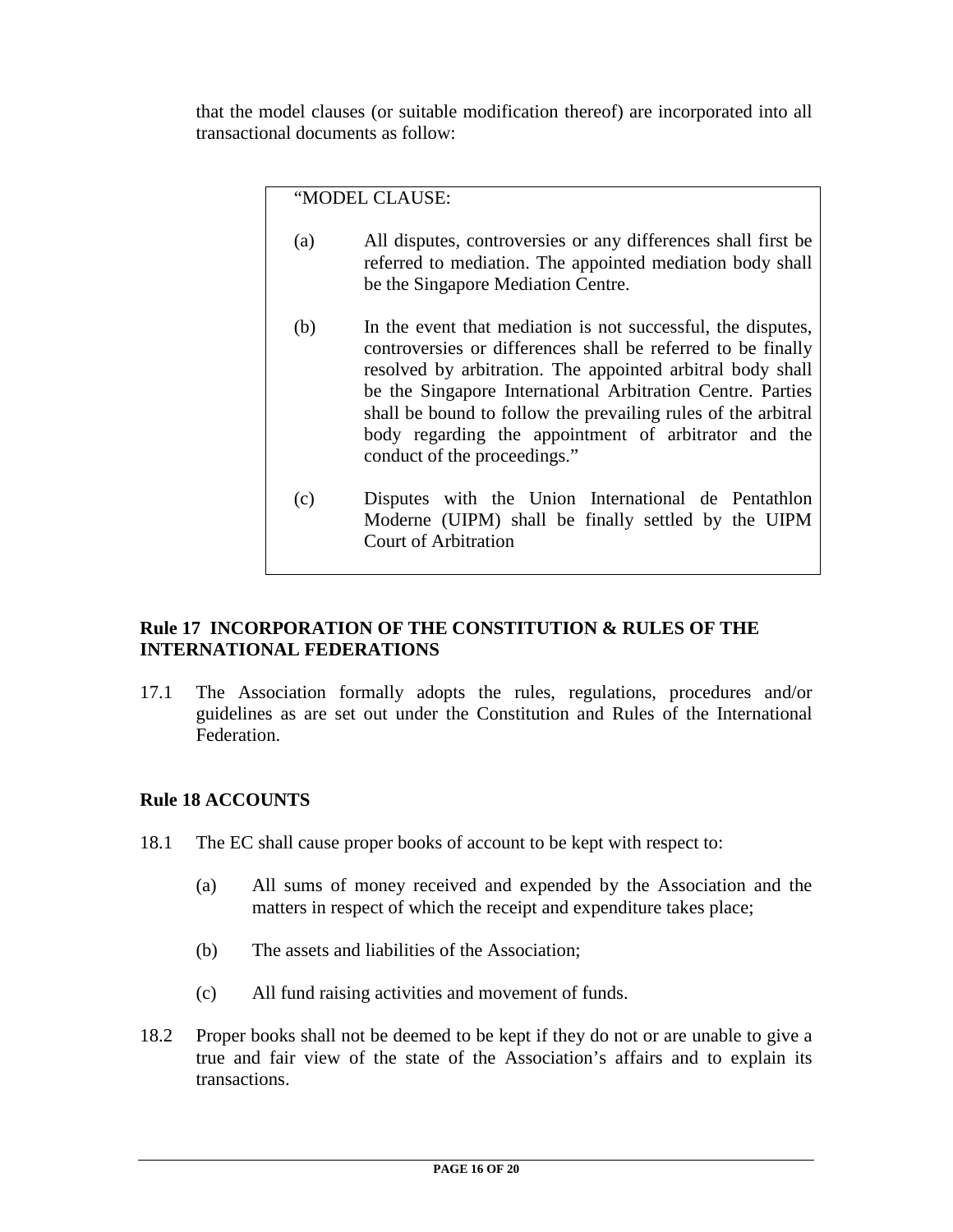- 18.3 The EC shall seek from the Singapore Sports Council the approval of its annual budget requirements, as well as for any subsequent virement of funds between distinct programmes.
- 18.4 The Financial Management System of the Association shall be based predominantly on the prevailing Singapore Sports Council's Financial Regulations for National Sports Associations.
- 18.5 The Association shall abide by the financial management procedures and policies that comply with the Financial Reporting Standards and all other applicable laws or statutes as may be relevant.
- 18.6 The accounts of the Association shall be subject to annual external audit and to regular internal audit checks.
- 18.7 The books of accounts of the Association shall be kept at the Office and shall at all times be open to the inspection of any EC Member.

### **Rule 19 AUDIT**

- 19.1 External Auditors shall be appointed by the EC and their duties regulated in accordance with the provisions of the Act.
- 19.2 The External Auditors shall be changed at least once in every (5) years.
- 19.3 The External Auditor will be required to audit each year's accounts and examine internal control systems and present a report thereon to the Annual General Meeting.

### **Rule 20 AFFILIATION**

20.1 The Association, being the governing body for the Sport in Singapore, shall not create or operate branches or other sports organizations that is affiliated to the Association, whether in Singapore or overseas.

### **Rule 21 RESIGNATION**

21.1 A Member intending to withdraw from the Association shall give notice in writing to the Honorary Secretary whereupon such membership shall terminate on the date of that notice provided that where the Member is financially indebted to the Association, the Executive Committee may withhold acceptance of such notice to withdraw until the Member shall have discharged its liability. A Member not having tendered its resignation prior to the 31<sup>st</sup> of March shall be liable for the ensuing year's subscription fees.

### **Rule 22 SUSPENSION**

22.1 The Executive Committee shall have power to suspend or remove from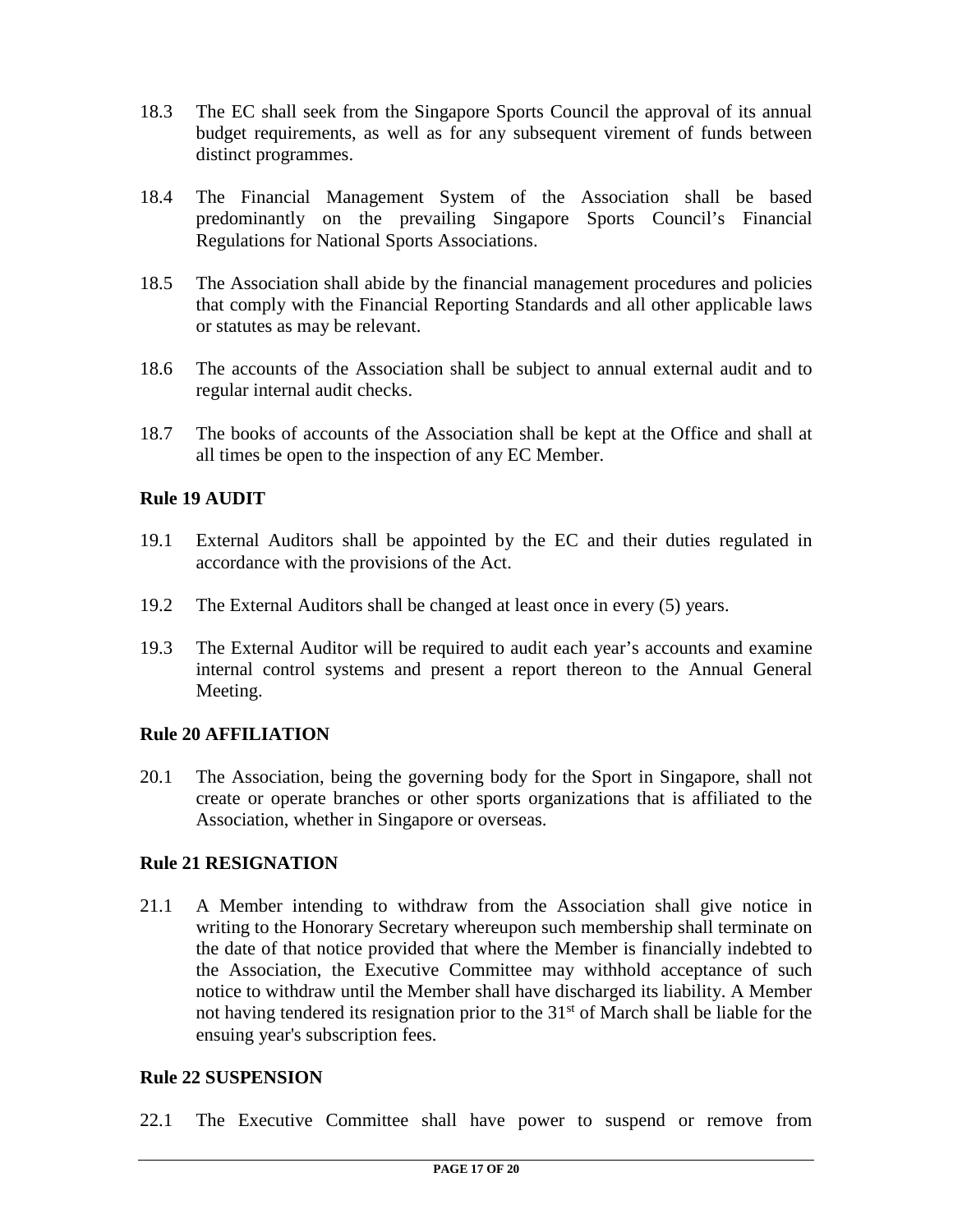membership any Member whose subscription is three (3) months in arrears provided that a month's notice shall have been sent to the Honorary Secretary or Secretary of such Club by registered post informing him of the proposed action of the Executive Committee.

22.2 Any Member so suspended or removed from membership and the individual members thereof shall be disqualified from competing at any sporting event(s) held under the laws of the Association. A suspended or removed Member must discharge the liability causing its suspension or removal before applying for reinstatement and must be prepared if called upon to send delegates to state the reasons why the Member should be reinstated.

### **Rule 23 PROHIBITION**

- 23.1 The Association shall not indulge in the following activities:
	- a) introduce, conduct, participate and/or be in any way involved in illegal gambling of any kind, excluding the promotion or conduct of a private lottery which has been permitted under the Private Lotteries Act (Cap  $250$ :
	- b) introduce materials for gambling or drug taking and of bad characters into the Association's premises;
	- c) utilise the funds of the Association to pay the fines of any Member who has been convicted in a court of law;
	- d) engage in any trade union activity as defined in any written law relating to trade unions for the time being in force in Singapore;
	- e) attempt to restrict or interfere with trade or make directly or indirectly any recommendation to, any arrangement with its Members which has the purpose or is likely to have the effect of fixing or controlling the price or any discount, allowance or rebate relating to any goods or service which adversely affect consumer interests;
	- f) indulge in any political activity or allow its funds and/or premises to be used for political purposes;
	- g) hold any lottery, whether confined to its Members or not, in the name of the Association or its office-bearers, Executive Committee or Committee Members unless with the prior approval of the relevant authorities; and/or
	- h) raise funds from the public for whatever purposes without the prior approval in writing of the Head, Licensing Division, of the Singapore Police Force and other relevant authorities.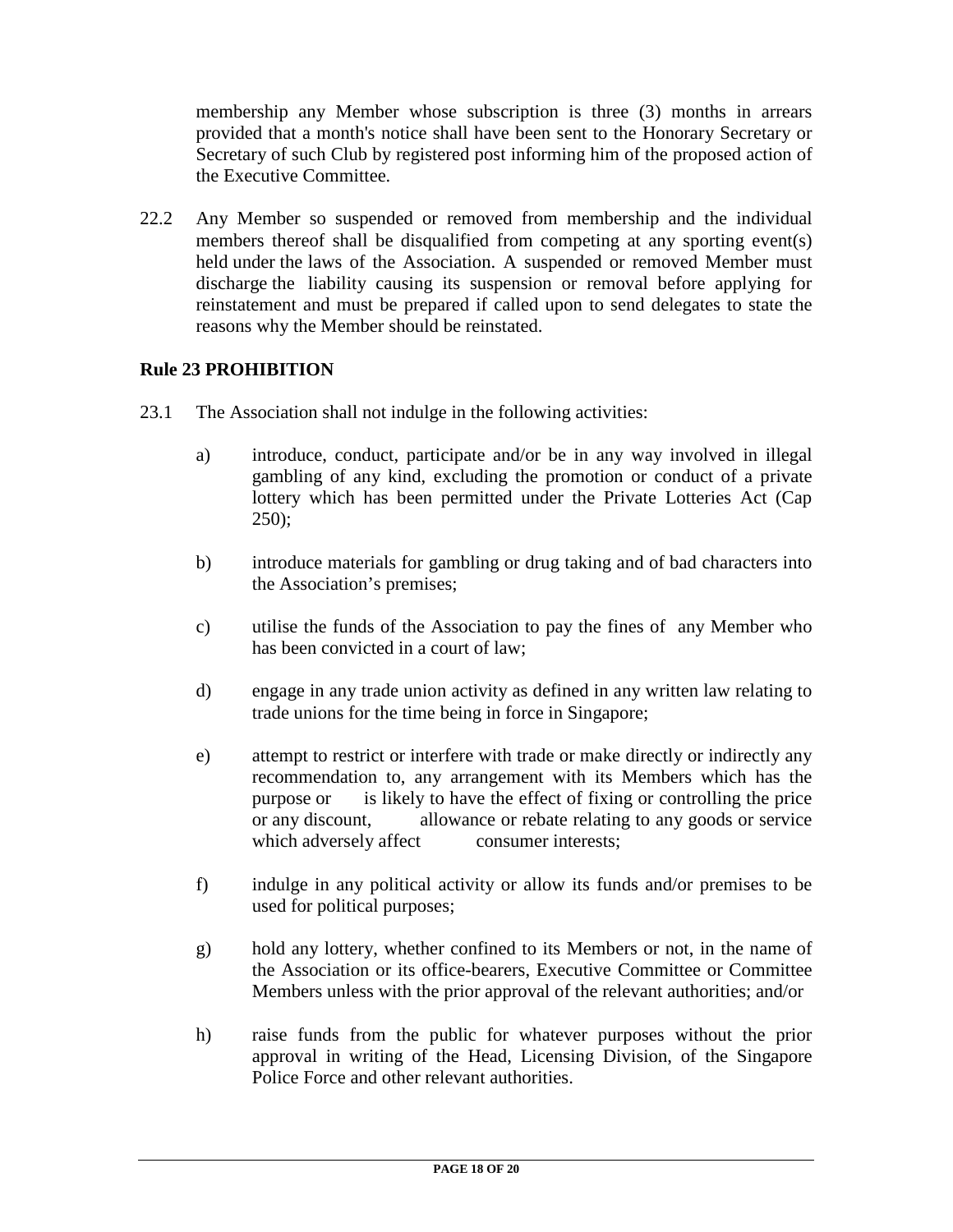## **Rule 24 AMENDMENT OF CONSTITUTION**

- 24.1 The Association shall not amend it Constitution without the prior approval in writing of the Registrar of Societies and the Commissioner of Charities. No alteration or addition/deletion to this Constitution shall be passed except at a general meeting and with the consent of two-thirds (2/3) of the voting members present at the General Meeting.
- 24.2 Notice of proposals for amendments by any Ordinary Affiliate shall be made to the Honorary Secretary of the Association at least one month prior to the Annual General Meeting or Extraordinary General Meeting.

#### **Rule 25 DISSOLUTION**

- 25.1 The Association shall not be dissolved except with the consent of not less than three-fifths (3/5ths) of the Members of the Association eligible to vote and for the time being resident in Singapore expressed either in person or by proxy at the General Meeting convened for the purpose or by a postal vote.
- 25.2 In the event of the Association being dissolved as provided above, where there remains, after all other debts, costs and expenses have been duly satisfied in full, any property whatsoever, such surplus shall not be paid out or distributed among the members of the Association but shall be given or transferred to such institution or institutions which is an approved institution(s) of a public character pursuant to the provisions / regulations of the Charities Act (Cap. 37).
- 25.3 Notice of dissolution shall be given within seven (7) days of the dissolution to the Registrar of Societies.